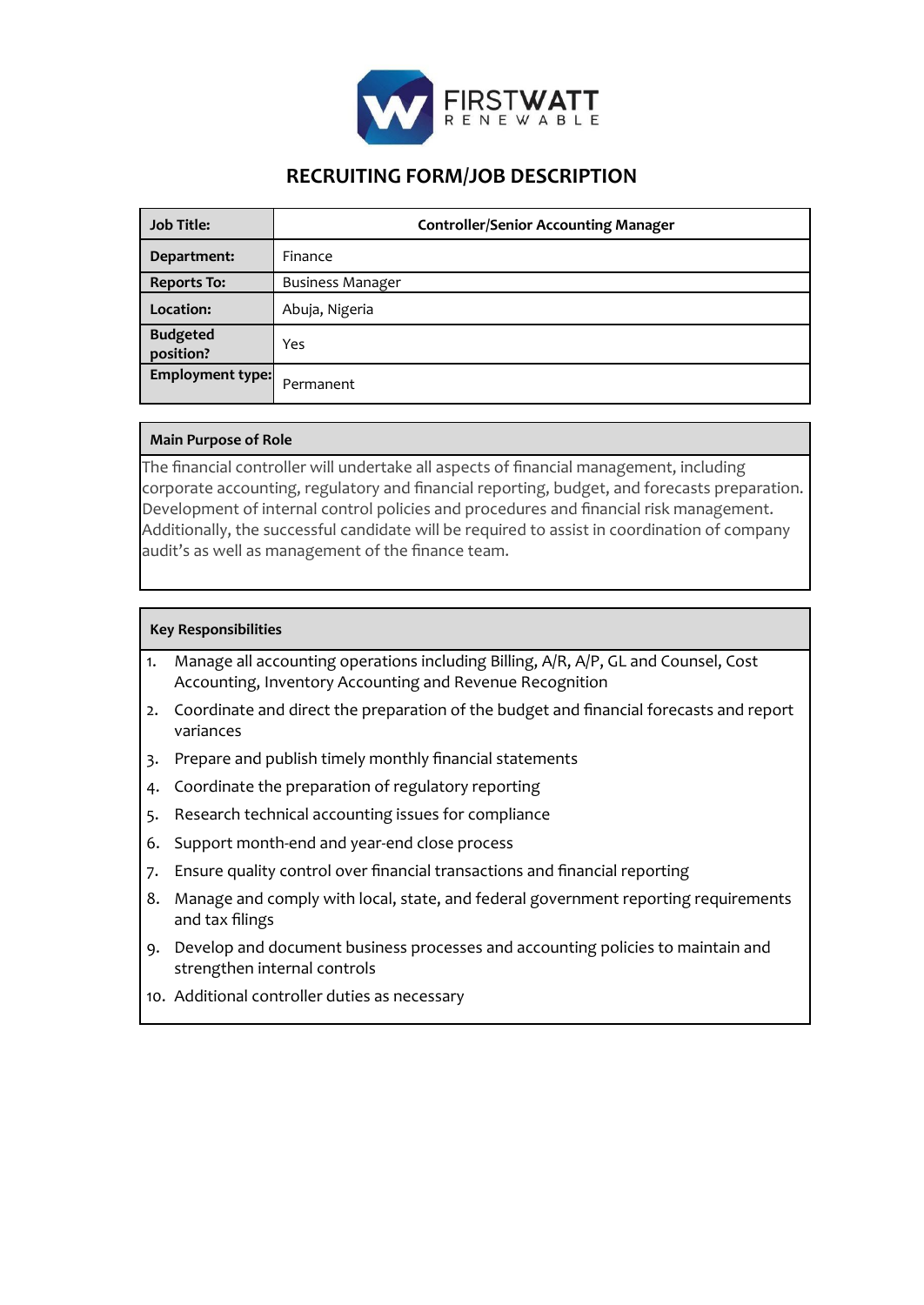# **Skills & Competencies**

- 1. Corporate and business reporting.
- 2. Governance, risk, and control.
- 3. Leadership and management.
- 4. Sustainable management accounting.
- 5. Ethics and professionalism.
- 6. Proven working experience as a financial controller
- 7. Thorough knowledge of accounting principles and procedures
- 8. Experience with creating financial statements
- 9. Experience with general ledger functions and the month-end/year end close process
- 10. Excellent accounting software user and administration skills
- 11. Very strong analytical skills both quantitative and qualitative
- 12. Solid awareness of key commercial and operational drivers of the business
- 13. Ability to combine deep technical regulatory understanding, sound commercial awareness of business impact and solid understanding of stakeholder agendas to be able to set out the best regulatory approach for the company
- 14. Excellent communication skills with ability to communicate complex issues simply and persuasively, both face to face and in writing
- 15. Credible, comfortable and effective in engaging senior stakeholders (e.g. Executive Team, Board, Senior regulators)
- 16. Strong attention to detail and ability to manage key formal processes with due care (e.g. clear audit trails and thorough documentation)
- 17. Ability to take a sophisticated approach to risk management and compliance which balances often conflicting priorities to deliver the best overall business outcomes
- 18. Integrity, assertiveness and resilience to ensure the company remains compliant with its regulatory obligations even when unpopular
- 19. A high level of personal motivation (positive 'can do' attitude)
- 20. Ability to motivate and develop others to build and lead high-performing
- 21. Ability to perform multiple tasks while providing oversight to additional staff
- 22. This job description is not exhaustive and will evolve as the Company's organizational needs change

# **Experience & Qualifications**

- 1. Bachelor's Degree in Finance and Accounts.
- 2. Over 7 years of experience.
- 3. ACA, and ICAN Certification
- 4. Knowledge of IFRS regulations, internal auditing, and public accounting

#### **Location 190A, Yakubu Gowon Crescent Asokoro, Abuja, Nigeria**